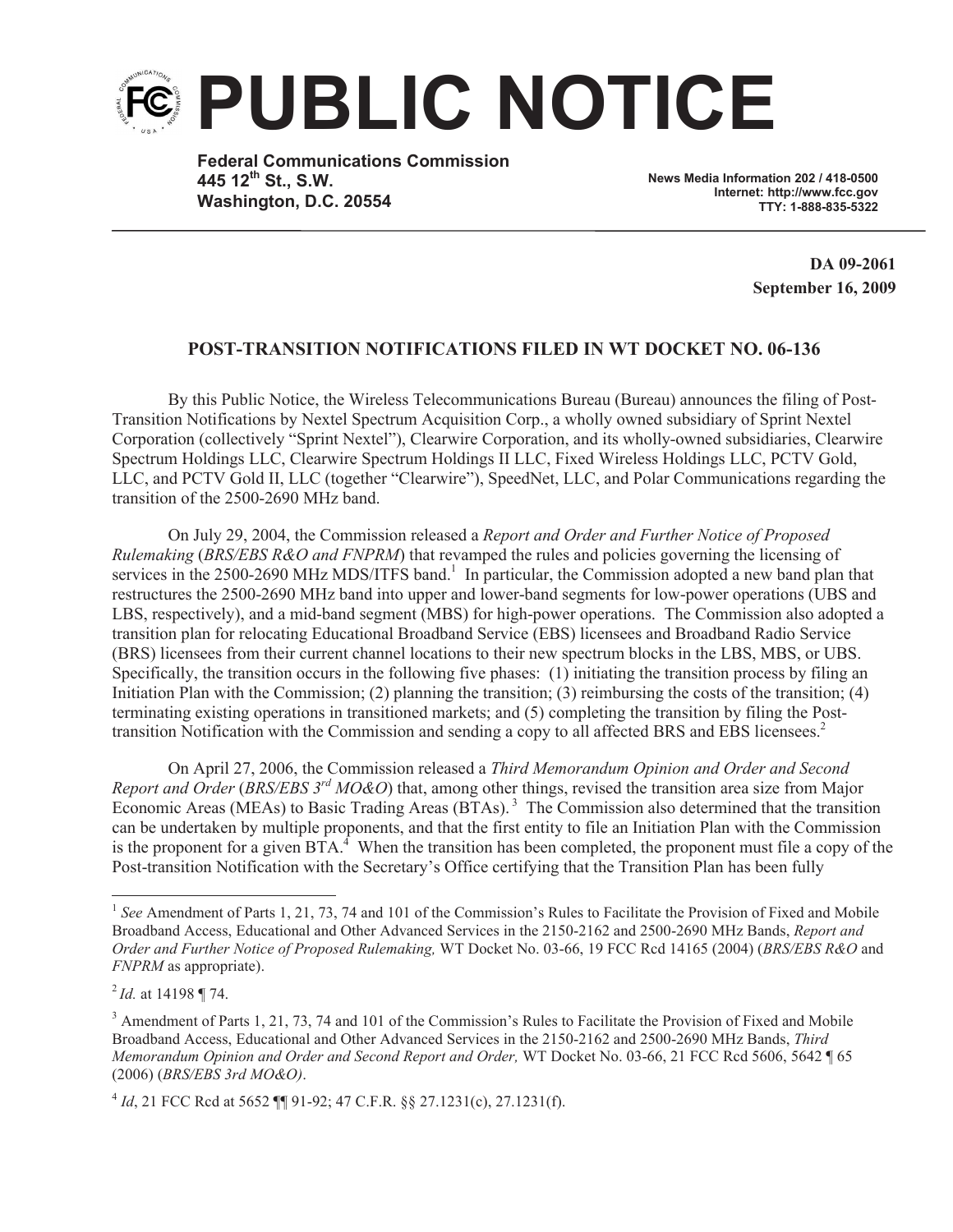implemented. The proponent must also provide copies of the Post-transition Notification to all parties to the transition. Any BRS or EBS licensee who objects to a Post-Transition Notification listed in the Appendix to this Public Notice must file an objection with the Secretary's Office by October 16, 2009.

The Post-transition Notifications listed in the Appendix to this Public Notice were filed as described in the Appendix.

Copies of the Post-transition Notifications listed in the Appendix, as well as other documents filed in WT Docket No. 06-136, may be obtained from Best Copy and Printing, Inc. in person at 445 12th Street, S.W., Room CY-B402, Washington, D.C. 20554, via telephone at (202) 488-5300, via facsimile at (202) 488-5563, or via email at fcc@bcpiweb.com. These documents are also available for public inspection and copying during normal reference room hours at the following Commission office: FCC Reference Information Center, 445 12th Street, S.W., Room CY-A257, Washington, D.C. 20554. The documents are also available electronically through the Commission's ECFS, under WT Docket No. 06-136, which may be accessed on the Commission's Internet website at http://www.fcc.gov.

By the Chief, Broadband Division, Wireless Telecommunications Bureau.

– FCC –